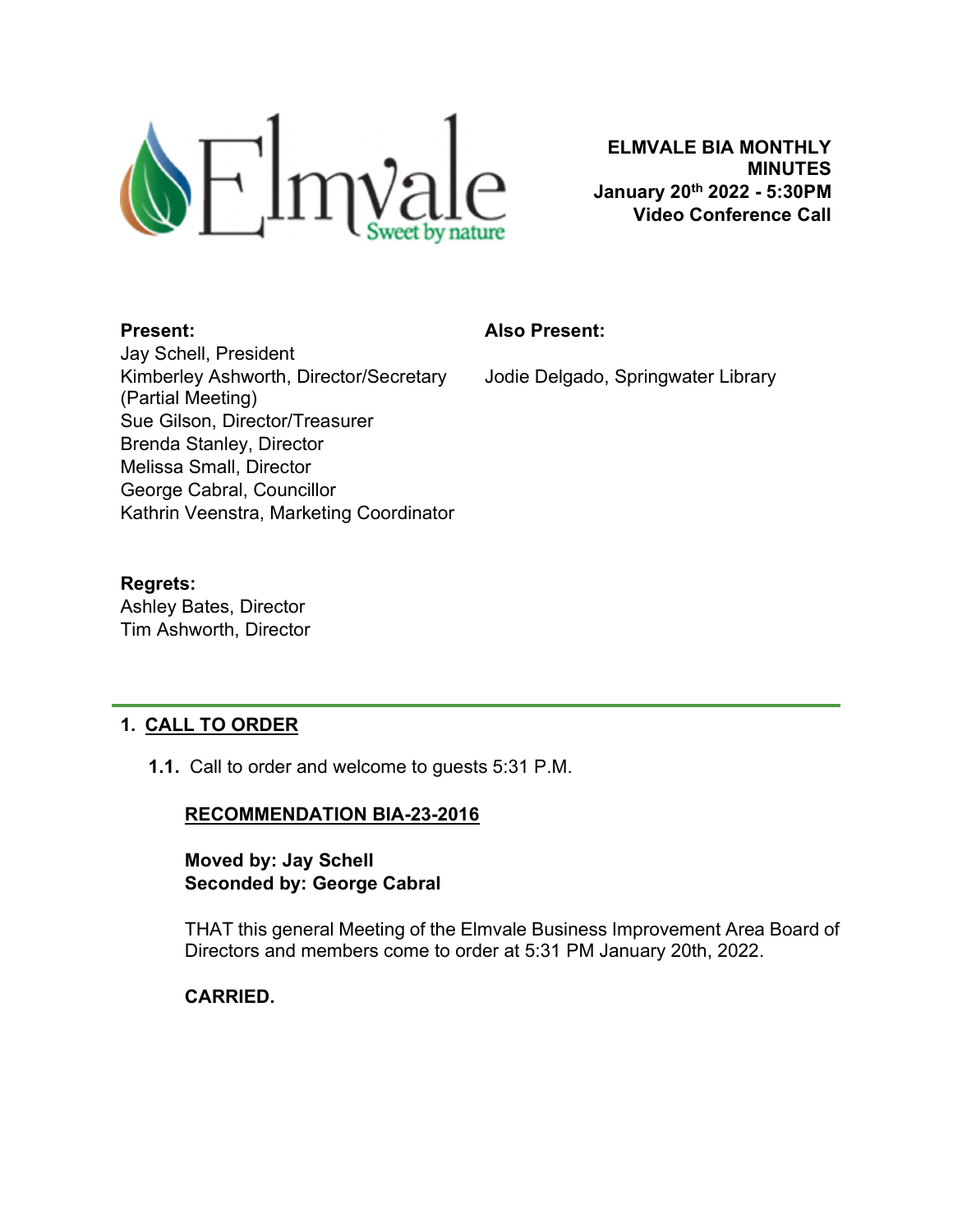#### 2. APPROVAL OF THE MINUTES

#### RECOMMENDATION-BIA-22-2016

Moved by: Brenda Stanley

Seconded by: Melissa Small

THAT the minutes of November  $18<sup>th</sup>$ , 2021, AGM are approved as revised.

#### CARRIED.

#### 3. BUSINESS ARISING FROM THE MINUTES

N/A moving directly to AGM Meeting

#### 4. DISCLOSURE OF PECUNIARY INTERES

Reviewed as part of AGM presentation

#### 5. DISCUSSION/COMMITTEES

#### 5.1 Marketing Review

Kathrin reviewed the Snowman Contest - deadline was extended due to the mild weather in December entries are starting to increase now

ROT7 funding has opened and will pursue funding for Sci Fi Festival

Kathrin to meet with Tiny Art Shack in Feb to put together proposal for possible summer event

#### 5.2 Music in the Park

Discussion on possible expansion of the type of music, contests, involving radio ads

Action Item - Jay to speak to Shane, the contact for previous years to get the ball rolling

Discussion on children's programming and performers

Addition of contests, Eg. "Elmvale has talent"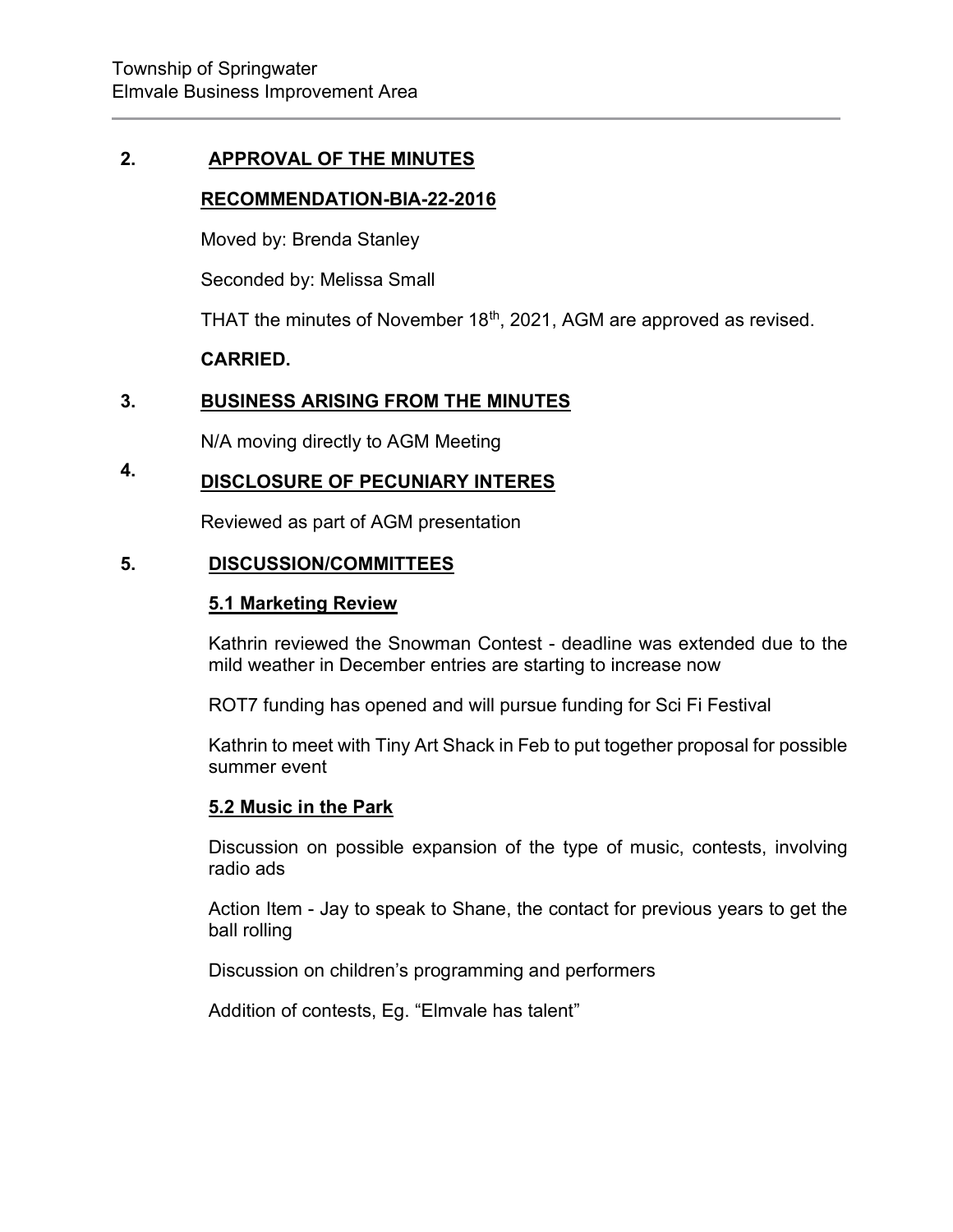## 5.3 Sci Fi Festival

Committee is meeting end of January to work on live event possibility

Melissa to confirm and advise new date

Kimberley to check in and make sure the community centre is avaible.

#### 6. Updates from Council

Councillor Cabral reported on the December 15<sup>th</sup>, 2021 Council meeting and the following was discussed:

- Reviewed the approval of the design for the new fire hall,
- Budget meeting held on Dec 16 with a 2% tax increase
- BIA bylaws was approved Jan 17, 2022

Noted updated fee schedules which are now on the Township Springwater's website and encourage attendees to review and become familiar with

7.

# NEW BUSINESS

N/A

#### 8. Open Discussion/Question Period

Review of the radio ads program from Christmas and using ads for future events such as Music in the Park

Discussion of possible candidates for leading up the Farmer's Market.